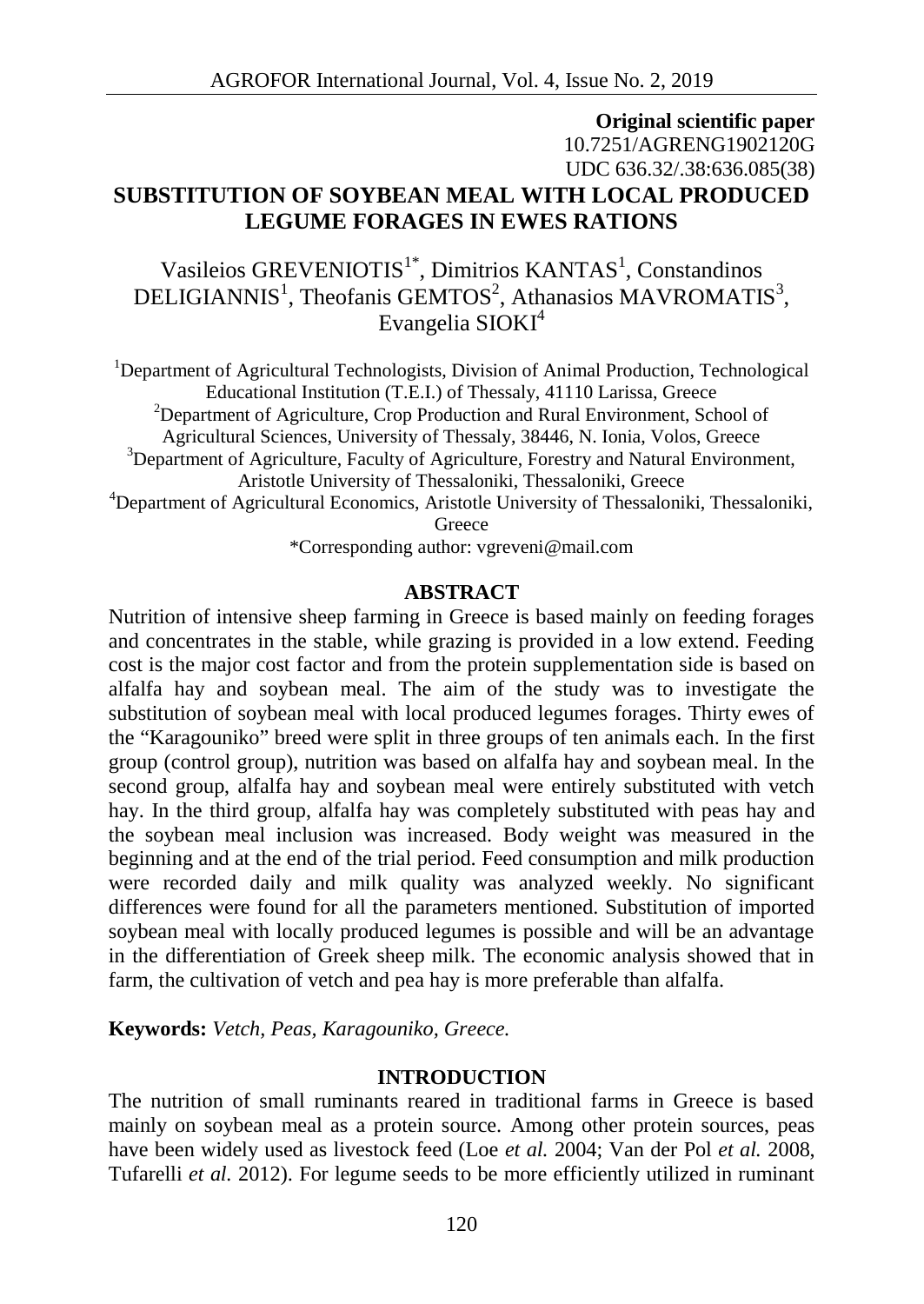diets as alternative protein source, under certain circumstances, the rate and extent of degradation must be reduced without diminishing the extent of their intestinal digestion (Yu et al., 2002). Straw and hay, mainly originating from wheat, are utilized in Mediterranean countries for feeding small ruminants Hay from leguminous plants could be safely utilized as fiber source for sheep, provided at certain levels. However, its availability depends on climate and other factors (Awawdeh, 2011). Vetch (*Vicia sativa* L.) has been reported in some research works as a component in lamb diet (Gul *et al*., 2005) with satisfactory results, although it has been also shown to have low oil content (Aksoy, 2007). Haddad and Husein (2001) reported that vetch straw had a better nutritive value as fiber source for lambs in comparison to wheat straw, but less than alfalfa or lentil straw. Vicia could be used as a feed for livestock (Kaya *et al*., 2013). Some studies showed no differences of feeding vetch to sheep and that vetch has the potential to be used as an alternative source of high-protein fresh forage in spring to support lactating ewes and their lambs (Marley, 2016). Certain pre-processing methods are required in order to increase the efficiency and digestibility of the plant (Huang *et al.*, 2017). Liu *et al.,* (2018) reported the positive role on lamb nutrition of another legume, alfalfa (*Medicago sativa* L.) a common cultivated crop in many countries. Rong *et al.*, (2014).reported that lambs fed alfalfa had higher intake of dry matter, organic matter, crude protein and fiber than lambs fed only grass hay/crop straw. The aim of the study was to estimate the substitution of soybean meal with locally produced legume forages based on alfalfa and vetch.

## **MATERIALS AND METHODS**

The study was carried out in the farm of TEI of Thessaly, in Larissa, Greece. Thirty lactating ewes of the "Karagouniko" breed were split in three groups of ten animals each. TMR rations were provided to all experimental animals in the quantity presented in table 1 per animal. In the first group (control group), nutrition was based on alfalfa hay and soybean meal. In the second group, alfalfa hay and soybean meal were totally substituted with vetch hay. In the third group, alfalfa hay was totally substituted with peas' hay and soybean meal. Analysis of diets is presented in Tables 1. Vetch hay and pea hay were analyzed for their moisture content, total nitrogenous substances, total fat, fiber and ash. Nutritional value for each diet is presented in Table 2. Body weight was measured in the beginning and at the end of the trial period. Feed consumption and milk production were recorded daily and milk quality was analyzed weekly. Analysis of milk samples took place in the Laboratory of Milk Quality Control of Larissa, of the Hellenic Agricultural Organization (ELGO – DEMETER), using a Milkoscan 4000 (A/S N. Foss Electric, Hillerod, Denmark). All samples were conserved in potassium dichromate solution and analyzed within 5 days after collection. All ewes were lactating and each group was kept in a pen of  $20 \text{ m}^2$  area. Daily feed was given in two meals and water was available *ad libitum*. Records for not-consumed-feed were kept throughout the experimental period. Additionally, barley straw and alfalfa hay were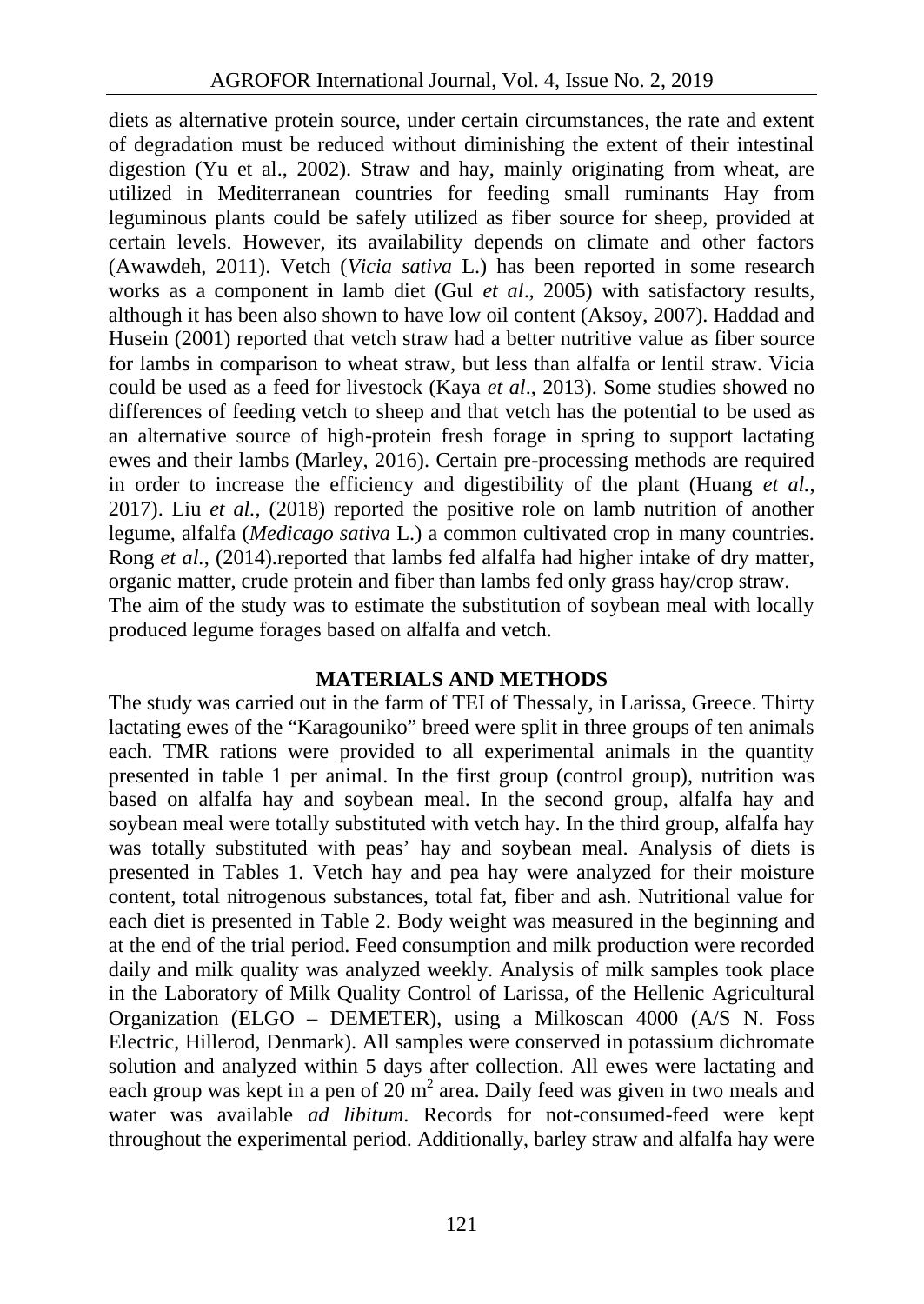given every day. General linear model was used to statistically analyse the data through SPSS ver. 17 according to Steel and Torrie (1980).

|                        | Group A         | Group B<br>Group C |             |
|------------------------|-----------------|--------------------|-------------|
|                        | Control         | (Vetch)            | (Peas)      |
| <b>Balancer</b>        | 0.0230          | 0.0230             | 0.0230      |
| Barley straw           | 0.5000          | 0.1345             |             |
| Corn                   | 0.5000          | 0.4265             | 0.2010      |
| Barley                 | 0.2000          | 0.2000             | 0.1400      |
| Marble mill            | 0.0115          |                    |             |
| Wheat bran             | 0.1833          | $\theta$           | 0.2700      |
| Soybean meal 45%       | 0.1430          |                    | 0.2900      |
| Phosphate mono-calcium | 0.0081          | 0.0276             | 0.0570      |
| Alfalfa hay            | 0.6031          |                    |             |
| Vetch hay              |                 | 1.5413             |             |
| Pea hay                |                 |                    | 1.1791      |
| $Cost$ (per $Kg$ )     | $0.406\epsilon$ | $0.401 \in$        | $0.402 \in$ |

Table 1. Feed composition (kg per feedstuff)

Table 2. Nutritional value for each diet

|                                    | Group A | Group B | Group C |
|------------------------------------|---------|---------|---------|
|                                    | Control | (Vetch) | (Peas)  |
| Dry Matter $(DM)$ $(Kg)$           | 1.97    | 2.04    | 1.94    |
| Ash $(g)$                          | 150.56  | 188.32  | 208.72  |
| Total nitrogen $(g)$               | 300.00  | 322.30  | 301.18  |
| Total fat $(TF)(g)$                | 48.38   | 57.43   | 46.84   |
| Crude Fibre $(CF)$ $(Kg)$          | 0.43    | 0.45    | 0.44    |
| Neutral detergent fibre (NDF) (Kg) | 0.76    | 0.73    | 0.78    |
| Metabolizable energy(ME) (MJ)      | 11.98   | 11.98   | 11.97   |
| Ca(g)                              | 23.30   | 27.89   | 40.04   |
| Mg(g)                              | 3.31    | 3.68    | 4.33    |
| P(g)                               | 12.26   | 13.76   | 19.36   |
| Na(g)                              | 3.80    | 5.22    | 3.18    |
| TF(g) : DM(Kg)                     | 24.59   | 28.17   | 24.16   |
| CF(Kg) : DM(Kg)                    | 0.22    | 0.24    | 0.23    |
| Ca(g): P(g)                        | 1.90    | 2.03    | 2.07    |
| Mg(g): P(g)                        | 0.27    | 0.27    | 0.22    |

# **RESULTS AND DISCUSSION**

Problems with feed intake and consumption of the daily rations were not recorded in any experimental group. Reed *et al.* (1990) also reported that vetch hay had been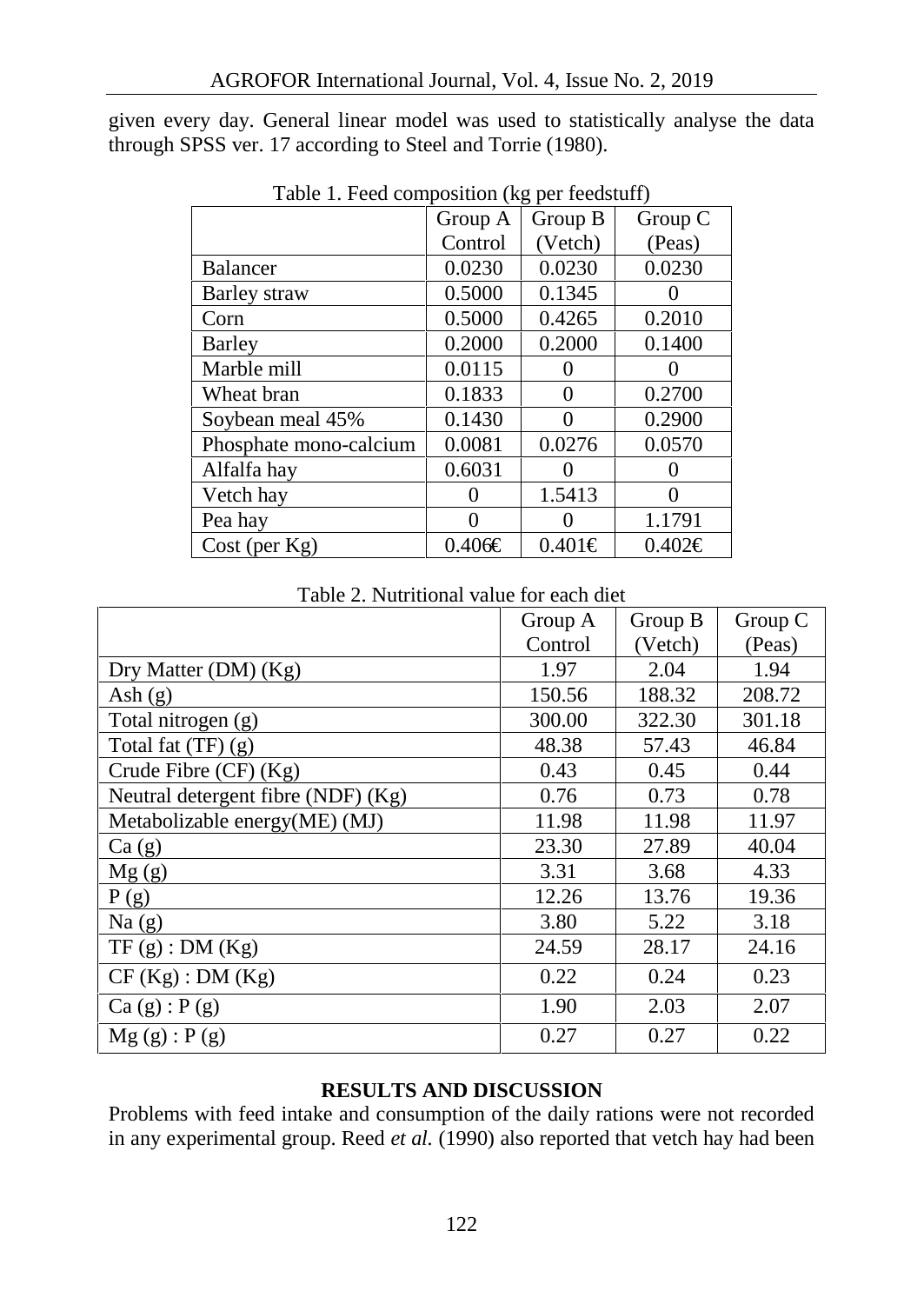consumed fully by male sheep. For the other parameters recorded the results are as follows:

a) Body weight

The body weight of the animals was the same for all groups at the beginning of the study, as well as at the end. There was no statistically significant difference noted, at significance level of 5%.

The body weight loss during the experimental period was  $2.98 \pm 0.80$  kg for the control group,  $2.72 \pm 0.95$  kg for group B (vetch) and  $3.04 \pm 1.00$  kg for group C (pea), again without statistically significant difference at a 95% confidence level.

| $14010 \tots$ . Therefore body weight |                             |                             |  |  |  |
|---------------------------------------|-----------------------------|-----------------------------|--|--|--|
| Group                                 | Beginning                   | End                         |  |  |  |
| Group A (Control)                     | $58.17^{\text{a}} \pm 1.01$ | $55.19^{\text{a}} \pm 1.15$ |  |  |  |
| Group B (Vetch)                       | 57.84 $^{\rm a}$ ± 0.74     | $55.12^{\text{a}} \pm 1.25$ |  |  |  |
| Group C (Peas)                        | 57.96 $^a \pm 0.89$         | $54.92^{\text{a}} \pm 1.03$ |  |  |  |
|                                       |                             |                             |  |  |  |

Table 3. Average body weight

There is not a significant difference among different groups.

#### b) Milk yield and composition

The average daily milk yield throughout the period was:  $1.42 \pm 0.17$  kg for the control group, and  $1.41 \pm 0.18$  kg for group B (vetch hay) and  $1.39 \pm 0.18$  kg for group C (pea hay). Tables 3 and 4 present the average daily milk yield on a weekly basis and milk composition, respectively.

| Tuble 3: Try change daily think yield per week |                             |                             |                            |                            |  |  |  |
|------------------------------------------------|-----------------------------|-----------------------------|----------------------------|----------------------------|--|--|--|
| Group                                          | Week 1                      | Week 2                      | Week 3                     | Week 4                     |  |  |  |
| Group A (Control)                              | $1.64^{\text{a}} \pm 0.10$  | $1.46^{\text{a}} \pm 0.11$  | $1.33^{\text{a}} \pm 0.11$ | $1.27^{\text{a}} \pm 0.05$ |  |  |  |
| Group B (Vetch)                                | $1.67^{\text{ a}} \pm 0.07$ | $1.40^{\text{a}} \pm 0.09$  | $1.30^{\text{a}} \pm 0.07$ | $1.26^{\text{a}} \pm 0.07$ |  |  |  |
| Group C (Peas)                                 | $1.65^{\text{ a}} \pm 0.07$ | $1.41^{\text{ a}} \pm 0.08$ | $1.29^{\text{a}} \pm 0.08$ | $1.23^{\text{a}} \pm 0.06$ |  |  |  |

Table 3. Average daily milk yield per week

There is not a significant difference among different groups.

Table 4. Milk composition

|         |                    | Week 1                      | Week 2                      | Week 3                      | Week 4                                  | Total                                 |
|---------|--------------------|-----------------------------|-----------------------------|-----------------------------|-----------------------------------------|---------------------------------------|
|         | Group A<br>Control | $6.48^{\text{ a}} \pm 0.28$ | $6.61^{\text{ a}} \pm 0.26$ | $6.86^{\text{a}} \pm 0.23$  | $6.93^{\text{a}} \pm 0.30$              | $6.72^{\text{a}} \pm 0.32^{\text{c}}$ |
| Fat     | Group B<br>(Vetch) | $6.44^{\text{ a}} \pm 0.27$ | $6.60^{\text{ a}} \pm 0.24$ | $6.83^{\text{a}} \pm 0.29$  | $6.82^{\text{a}} \pm 0.21$              | $6.67^{\text{ a}} \pm 0.29$           |
|         | Group C<br>(Peas)  | $6.46^{\text{ a}} \pm 0.25$ | $6.61^{\text{ a}} \pm 0.25$ | $6.91^a \pm 0.25$           | $6.92^{\text{a}} \pm 0.26$              | $6.72^{\text{a}} \pm 0.31$            |
|         | Group A<br>Control | $5.23^{\text{a}} \pm 0.27$  | $5.31^{\text{a}} \pm 0.31$  | $5.46^{\text{a}} \pm 0.31$  | $5.56^{\text{a}} \pm 0.37$              | $5.39^{\text{ a}} \pm 0.30$           |
| Protein | Group B<br>(Vetch) | $5.18^{\text{a}} \pm 0.28$  | $5.21^{\text{a}} \pm 0.24$  | $5.42^{\text{a}} \pm 0.28$  | $5.51^{\text{a}} \pm 0.29$              | $5.33^{\text{a}} \pm 0.25$            |
|         | Group C<br>(Peas)  | $5.14^{\text{a}} \pm 0.26$  | $5.20^{\text{ a}} \pm 0.29$ | $5.37^{\text{ a}} \pm 0.30$ | $5.45^{\text{ a}} \pm 0.35^{\text{ } }$ | $5.29^{\text{a}} \pm 0.28$            |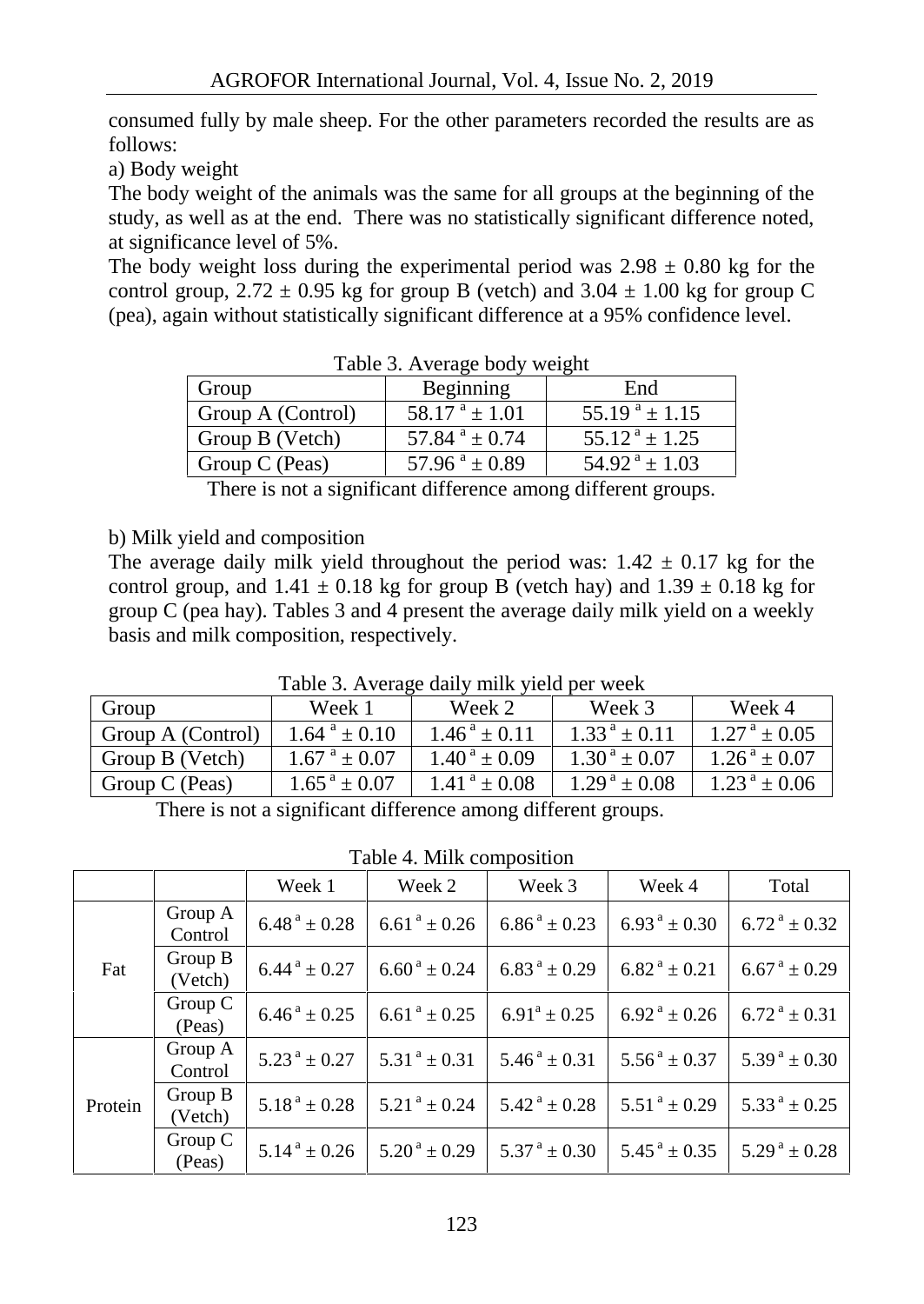|         | Group A $\vert$<br>Control | $\left[5.02^{\text{ a}}\pm0.27\right]$ 5.01 $^{\text{a}}\pm0.31$ $\left[4.88^{\text{ a}}\pm0.31\right]$ 4.81 $^{\text{a}}\pm0.37$ $\left[4.93^{\text{ a}}\pm0.32\right]$ |  |  |
|---------|----------------------------|--------------------------------------------------------------------------------------------------------------------------------------------------------------------------|--|--|
| Lactose | Group B<br>(Vetch)         | $4.91^{\text{a}} \pm 0.28$ $4.84^{\text{a}} \pm 0.24$ $4.77^{\text{a}} \pm 0.28$ $4.67^{\text{a}} \pm 0.29$ $4.80^{\text{a}} \pm 0.28$                                   |  |  |
|         | Group C<br>(Peas)          | $5.00^{\text{ a}} \pm 0.23$   4.91 $^{\text{a}} \pm 0.28$   4.91 $^{\text{a}} \pm 0.29$   4.91 $^{\text{a}} \pm 0.32$   4.93 $^{\text{a}} \pm 0.28$                      |  |  |

AGROFOR International Journal, Vol. 4, Issue No. 2, 2019

There is not a significant difference among different groups.

Weight loss, milk yield and quality characteristics of the milk produced, although showing small numerical differences in means, were not statistically significant at a 95% confidence level. Therefore, neither vetch hay or pea hay addition, in order to substitute soybean meal in ewes' diet, affected those characteristics. The results from the present study are in accordance with the results obtained by Marley et al. (2016) for grazing ewes, although in our case the animals were kept under intensive conditions and in contrast with the results obtained from lamps or goat trials. Abbeddou et al., (2011) found that vetch hay was the most valuable forage in terms of energy and protein supply in fat-tailed sheep, concerning the nutritional composition. Berhane and Eik (2006), found a positive effect of vetch hay supplementation that increased milk yield by up to 50%, but decreased percent fat and total solids in the milk of both Begait and Abergelle goats.

The results show that there were no differences between the experimental groups, with regard to the mean body weight of the ewes, and the daily milk yield. This was expected, since the diets of the experimental groups were about of the same nutritional value, due to the study design. In group B (vetch hay), it was possible to completely replace both alfalfa and soybean meal and even offer a larger amount of nitrogenous substances in the final ration. In the case of pea hay, replacement of alfalfa hay has led to increased participation of the soybean meal in the final ration.

## **CONCLUSION**

Based on the current hay market prices for sheep farmers, the cost of rations for all experimental groups is about the same. In the case of self-production, however, it appears that the cultivation of vetch and peas as hay is more advantageous than that of alfalfa.

The substitution of imported soybean meal with local vetch hay may be promising for the "identity" of local production and especially for the cheese factory, as it can enhance the originality and marketing of products.

## **REFERENCES**

Abbeddou S., Rihawi S & Hess H.D., Iniguez L., Mayer C.A., Kreuzer M. (2011). Nutritional composition of lentil straw, vetch hay, olive leaves, and saltbush leaves and their digestibility as measured in fat-tailed sheep. Small Ruminant Research. 96:126-135.

Aksoy E. (2007). Bovine Spongiform Encohalopaty (BSE). Sigirlarin Sungerimsi Beyin Hastaligi. Deli Dana Hastaligi. http://www.etlikvet.halksagligi/bse.htm.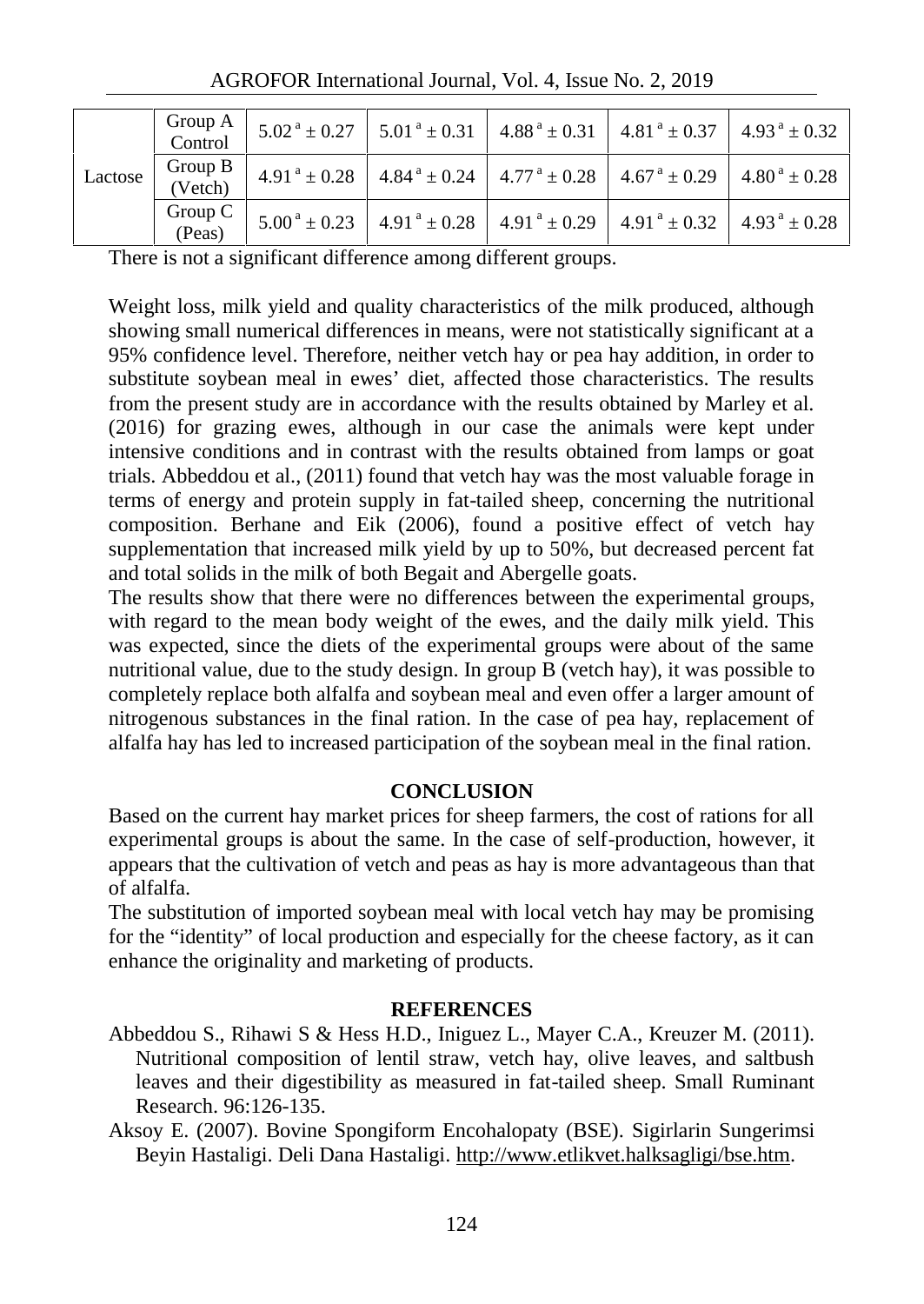- Awawdeh M.S. (2011). Alternative feedstuffs and their effects on performance of Awassi sheep: a review. Tropical animal health and production. 43/(7):1297- 1309.
- Berhane G., Eik L.O. (2006). Effect of vetch (Vicia sativa) hay supplementation to Begait and Abergelle goats in northern Ethiopia: I. Milk yield and composition. Small Ruminant Research, 64(3):225-232
- Gul M., Yoruk M.A., Macit M., Esenbuga N., Karaoglu M., Aksakal V., Aksu M.I. (2005). The effects of diets containing different levels of common vetch (*Vicia sativa*) seed on fattening performance, carcass and meat quality characteristics of Awassi male lambs. Journal of the Science of Food and Agriculture. 85:1439–1443.
- Haddad S.G., Husein M.Q. (2001). Nutritive value of lentil and vetch straws as compared with alfalfa hay and wheat straw for replacement ewe lambs. Small Ruminant Research. 40/(3):255-260.
- Huang Y.F., Gao X.L., Nan Z.B., y Zhang Z.X. (2017). Potential value of the common vetch (Vicia sativa L.) as an animal feedstuff: a review. Journal of animal physiology and animal nutrition. 110/(5):807-823.
- Kaya A., Yoruk M.A. Esenbuga N., Temelli A., Ekinci O. (2013). The Effect of Raw and Processed Common Vetch Seed (*Vicia sativa*) Added to Diets of Laying Hens on Performance, Egg Quality, Blood Parameters and Liver Histopathology. Journal of Poultry Science. 50:228–236.
- Liu C., Qu Y.-H., Guo P.-T., Xu Ch.-Ch., Ma Y., Luo H-L.  $(2018)$ . Effects of dietary supplementation with alfalfa (Medicago sativa L.) saponins on lamb growth performance, nutrient digestibility, and plasma parameters Animal Feed Science and Technology. 236:98-106.
- Loe E.R., Bauer M.L., Lardy G.P., Caton J.S., Berg P.T. (2004). Field pea (*Pisum sativum*) inclusion in corn-based lamb finishing diets. Small Ruminant Research 53:39-45
- Marley C., Theobald V., Fychan A., Thomas B., Gethin A., Scott M., Sanderson R., McCalman H. (2016). Utilising common vetch (*Vicia sativa*) as a source of forage protein for grazing ewes. In Höglind M., Bakken A.K., Hovstad K.A., Kallioniemi E., Riley H., Steinshamnm H. & Østrem L. (eds), "The multiple roles of grassland in the European bioeconomy". 26th General Meeting of the European Grassland Federation Norwegian Institute of Bioeconomy Research, Norway, Trondheim. 04 September 2016. pp. 516-518.
- Reed J.D. Soller H., Woodward A. (1990). Fodder tree and straw diets for sheep: intake, growth, digestibility and the effects of phenolics on nitrogen utilisation. Animal Feed Science and Technology 30/(1-2):39-50.
- Rong Y., Yuan F., Johnson D.A. (2014). Addition of alfalfa (Medicago sativa L.) to lamb diets enhances production and profits in northern China. Livestock Research for Rural Development. Volume 26, No 224. Retrieved January 23, 2015. http://www.lrrd.org/lrrd26/12/rong26224.htm
- Steel R.G.D., Torrie J.H. (1980). Principles and Procedures of Statistics. A biometrical approach. 2nd edition. McGraw-Hill, New York, USA,